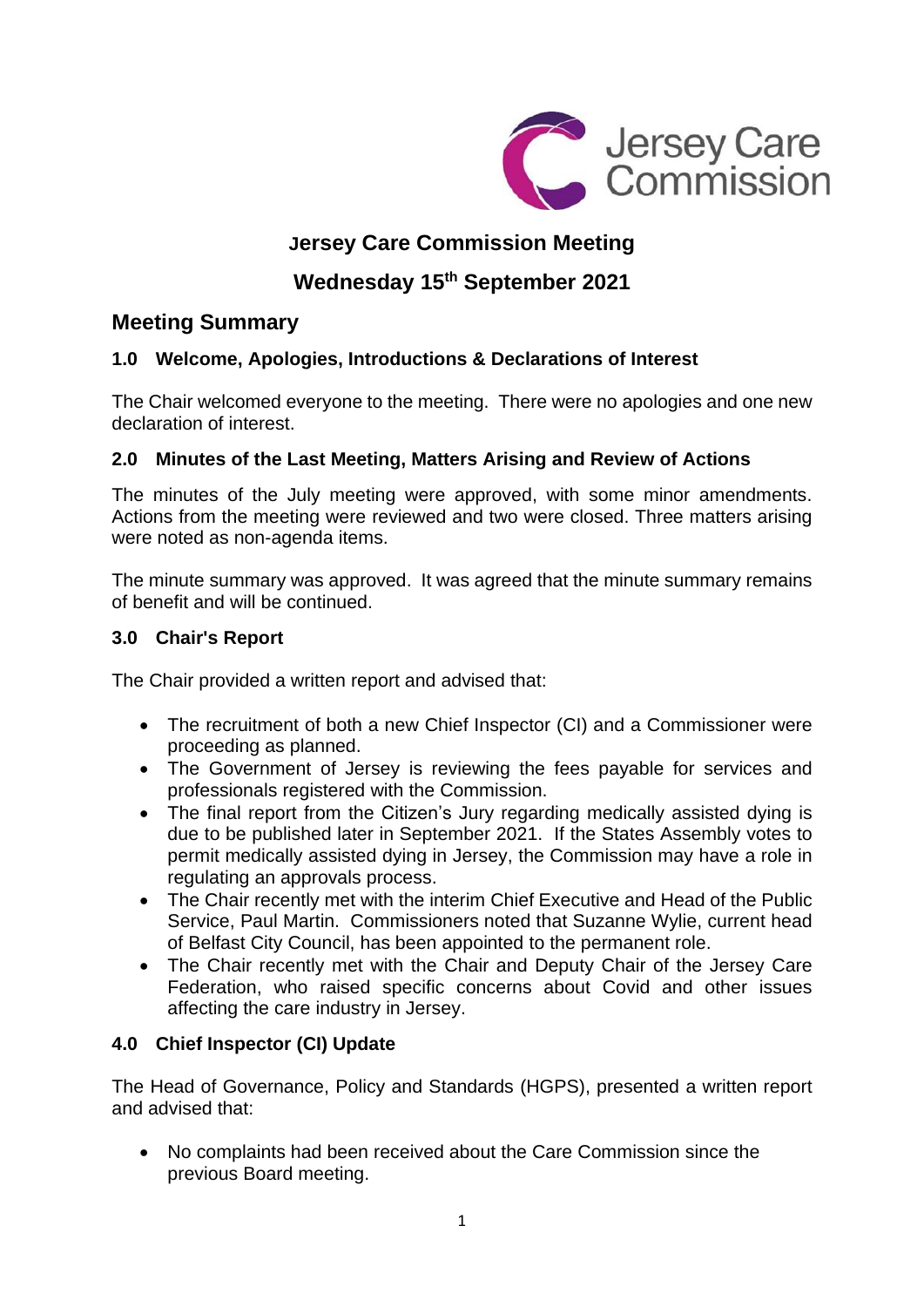- The cleansing of the medical practitioner database is underway.
- Inspections are taking place weekly; sixteen inspections had been carried out since the previous Board meeting and the Commission is on schedule for all planned inspections to be completed by year end.
- Legal advice had been sought regarding an unregistered care home service, which has since closed.
- One care home had required significant improvement and the Commission's Escalation and Enforcement Policy has been applied. The situation has greatly improved.

## **4.1 Representation Procedures**

Representation procedures were presented which set out the process that will be followed if an individual or organisation wishes to make representation on a notice of proposal made by the Commission. The Board discussed and agreed the procedures.

## **5.0 The Commission's Response on Draft Regulations**

HGPS presented a response to the Consultation on the draft Regulations pertaining to statutory children's services. Commissioners agreed that the response should be submitted, noting some proposed amendments.

## **6.0 Head of Governance, Policy and Standards (HGPS) update**

HGPS provided a verbal update pertaining to two issues, the use of Significant Restrictions on Liberty (SRoLs) and the consultation on Law Drafting Instructions relating to the creation of a Public Services Ombudsman in Jersey.

Four papers were presented:

## **6.1 Integrated Risk Register**

Some risks which had been identified at the previous Board meeting had reduced and it was agreed they could be removed from the register. Commissioners requested that the level of detail in the 'Progress on Actions' section and the colour coding linked to the risk scores be amended.

## **6.2 Budget Summary**

The budget summary was received. Members noted an end of year forecast deficit linked to the anticipated costs in respect of office accommodation and noted that income was in line with expectations.

## **6.3 Projects Update**

Three projects are ongoing.

**Medical Practitioner's Register:** The project to cleanse the register has begun. The Commission intends to contact medical practitioners to ask them to confirm whether they wish to remain on the register or to be removed from it.